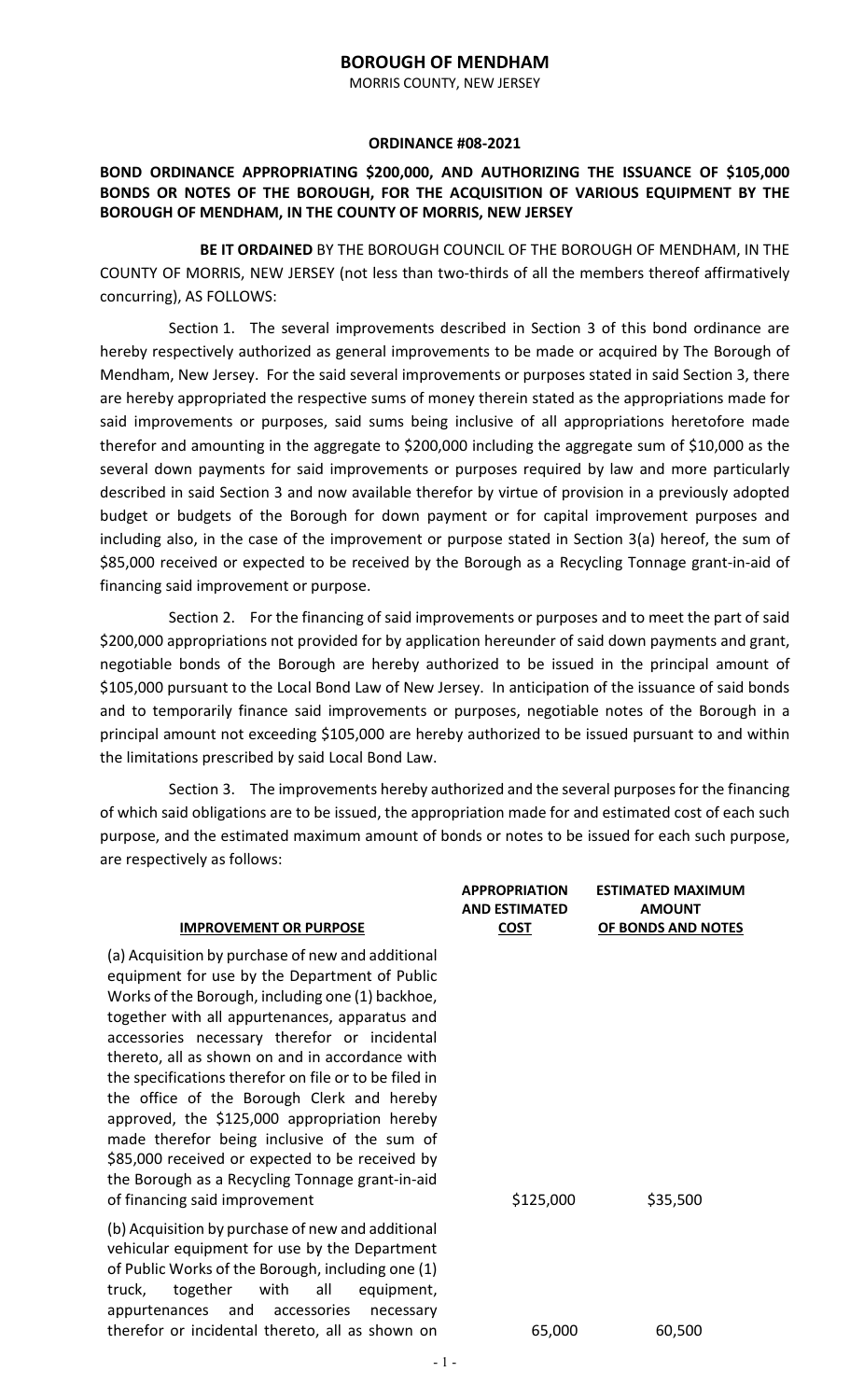and in accordance with the specifications therefor on file or to be filed in the office of the Borough Clerk and hereby approved

(c) Acquisition by purchase of new and additional computer equipment for use by the Department of Public Works of the Borough, including a fuel management system, together with all appurtenances, attachments and accessories necessary therefor or incidental thereto, all as shown on and in accordance with the specifications therefor on file or to be filed in the office of the Borough Clerk and hereby approved

| 10,000    | 9,000     |
|-----------|-----------|
| \$200,000 | \$105,000 |

Except as otherwise stated in paragraph (a) above with respect to the said \$85,000 grant-in-aid of financing said improvements, the excess of the appropriation made for each of the improvements or purposes aforesaid over the estimated maximum amount of bonds or notes to be issued therefor, as above stated, is the amount of the said down payment for said purpose.

Totals

Section 4. The following additional matters are hereby determined, declared, recited and stated:

- a. The said purposes described in Section 3 of this bond ordinance are not current expenses and each is a property or improvement which the Borough may lawfully acquire or make as a general improvement, and no part of the cost thereof has been or shall be specially assessed on property specially benefited thereby.
- b. The average period of usefulness of said purposes within the limitations of said Local Bond Law and taking into consideration the respective amounts of the said obligations authorized for the several purposes, according to the reasonable life thereof computed from the date of the said bonds authorized by this bond ordinance, is 8.55 years.
- c. The supplemental debt statement required by said Local Bond Law has been duly made and filed in the office of the Borough Clerk and a complete executed duplicate thereof has been filed in the office of the Director of the Division of Local Government Services in the Department of Community Affairs of the State of New Jersey, and such statement shows that the gross debt of the Borough as defined in said Local Bond Law is increased by the authorization of the bonds and notes provided for in this bond ordinance by \$105,000, and the said obligations authorized by this bond ordinance will be within all debt limitations prescribed by said Local Bond Law.
- d. Amounts not exceeding \$15,000 in the aggregate for interest on said obligations, costs of issuing said obligations, engineering costs and other items of expense listed in and permitted under Section 40A:2-20 of said Local Bond Law may be included as part of the costs of said improvements and are included in the foregoing estimate thereof.

Section 5. The funds from time to time received by the Borough on account of the grant referred to in Section 1 of this bond ordinance shall be used for financing the improvement or purpose described in Section 3(a) of this bond ordinance by application thereof either to direct payment of the costs of said improvement or purpose or to payment or reduction of the authorization of the obligations of the Borough authorized by this bond ordinance. Any such funds so received may, and all such funds so received which are not required for direct payment of such costs shall, be held and applied by the Borough as funds applicable only to the payment of obligations of the Borough authorized by this bond ordinance.

Section 6. All bond anticipation notes issued hereunder shall mature at such times as may be determined by the chief financial officer, the acting chief financial officer or the treasurer of the Borough (the "Chief Financial Officer"), provided that no note shall mature later than one year from its date. The notes shall bear interest at such rate or rates and be in such form as may be determined by the Chief Financial Officer. The Chief Financial Officer shall determine all matters in connection with the notes issued pursuant to this bond ordinance, and the Chief Financial Officer's signature upon the